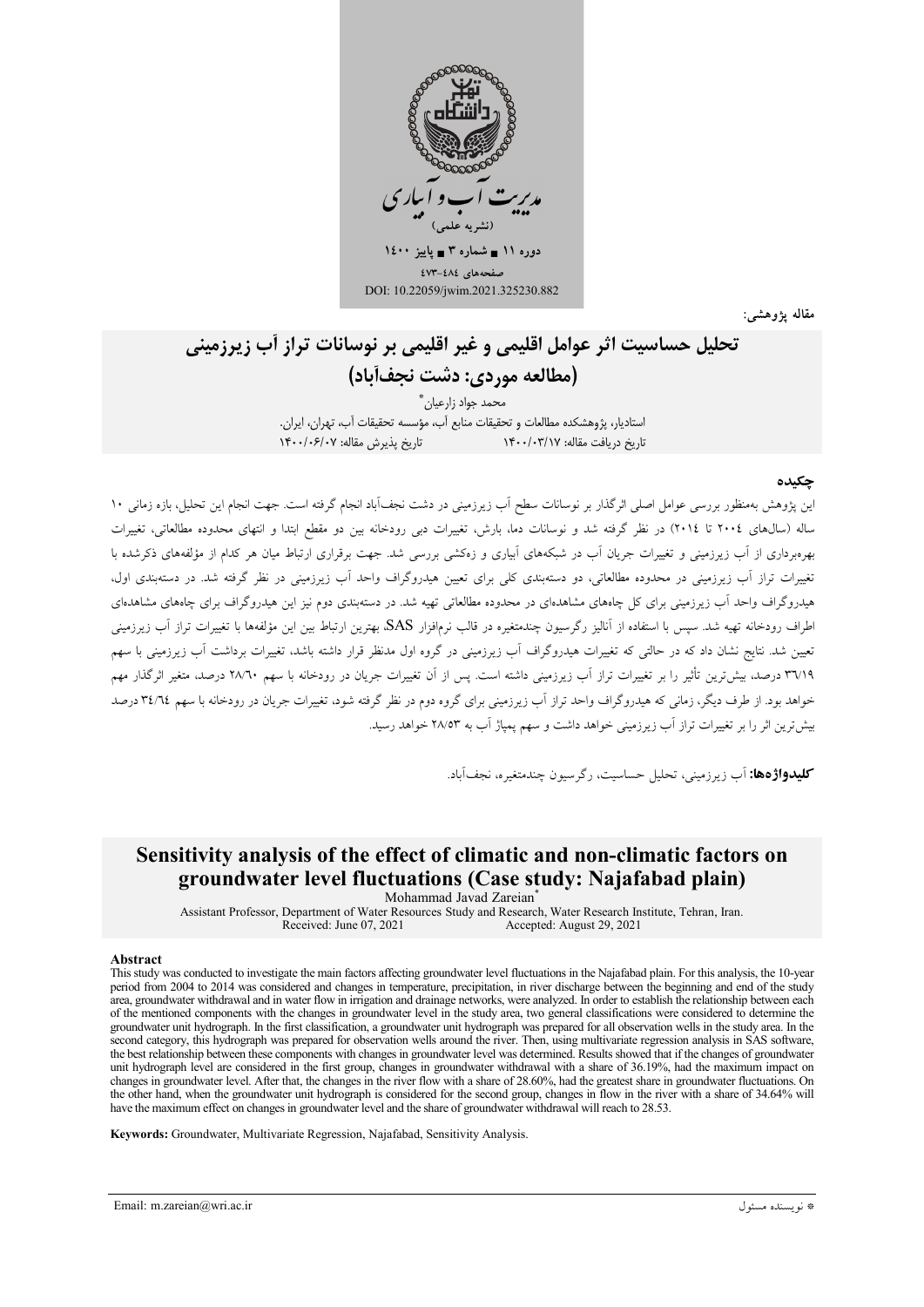مقدمه

کشور ایران با متوسط بارش کم تر از ۲۵۰ میلی متر در سال، در زمره یکی از نواحی خشک جهان بهشمار میرود. بخش عمدهای از نواحی کشور در حال حاضر با پدیده خشکسالی و كاهش منابع آب در دسترس مواجه هستند. اين وضعيت سبب گردیده است تا نگرانیهای متعددی در زمینه تأمین منابع آب کافی برای جمعیت رو به رشد کشور در نواحی مختلف ايجاد شود (Islami & Rahimi, 2019). اين شرايط در حالی رخ داده است که کمبود بارشهای رخداده در سالیان اخیر موجب شده است تا حجم روانابهای جاری در کشور کاهش پیدا نموده و در نتیجه آب ذخیره آب موجود در سدهای کشور با کاهش چشمگیری روبرو شود. بر این اساس در حال حاضر حجم آب تجدیدشونده در کشور به حدود ۱۰۰ میلیارد مترمکعب رسیده است که در مقایسه با دورههای گذشته (۱٤۰ میلیارد مترمکعب)، افت Mazaheri & Abdolmanafi, ) قابل توجهي پيدا نموده است  $(2017)$ 

از دیرباز در کشور و بهویژه در نواحی خشک برای تأمین آب موردنیاز جهت مصارف شرب، کشاورزی و صنعت که تأمین کامل آنها از عهده منابع آب سطحی خارج بوده است، از منابع آب زیرزمینی بهرهگیری شده است. توسعه شدید برداشت آب از این منابع سبب شده است که در حال حاضر نزدیک به ۸۰۰ هزار حلقه چاه در کشور وجود داشته باشد. این امر در درازمدت موجب ایجاد کسری نزدیک به ۱۳۰ میلیارد مترمکعبی در این منابع شده است. این شرایط موجب شده است تا از ۲۰۹ دشت کشور، نزدیک به ٤١٠ دشت شرايط ممنوعه از لحاظ بهرهبردارى پيدا نمايند (Mazaheri & Abdolmanafi, 2017). بخشى از اين افت متأثر از برداشت از منابع آب زیرزمینی بوده و بخش دیگر آن نیز میتواند متأثر از سایر عوامل محیطی نظیر کمبود بارندگی و کاهش جریان سطحی بوده باشد. در نواحی که آبخوانها

به تغذیه از منابع آب سطحی وابستگی شدیدی داشته باشند، بدیهی است که کاهش جریانهای سطحی موجب افت تغذیه منابع آب زیرزمینی خواهد شد. از طرف دیگر، کاهش جريانات سطحي موجب خواهد شد تا تمايل بهرهبرداران به برداشت بیشتر از منابع آب زیرزمینی نیز تشدید شده و در نتیجه افت تراز آب زیرزمینی در این نواحی تشدید شود (Seyedan et al., 2017).

با توجه به توضیحات ارائهشده مشخص است که شناسایی عوامل مؤثر بر تغییرات تراز آب زیرزمینی در نواحی مجاور رودخانهها کمک شایانی به مدیریت تلفیقی بهرهبرداری از منابع آب سطحی و زیرزمینی خواهد نمود. در حین شناسایی این عوامل، حساسیت تغییرات تراز آب زیرزمینی نسبت به مؤلفههای مختلف اقلیمی (نظیر تغییرات دما و بارش) و غیر اقلیمی (ناشی از تغییرات در برداشت از منابع آب زیرزمینی و تغییر در دبی تنظیمی رودخانه) تعیین خواهد شد. چنین موضوعی باعث خواهد شد تا امکان بهرهبرداری تلفیقی از منابع آب سطحی و زيرزميني فراهم شود (Jacobs & Holway, 2004). از طرف دیگر باید به این نکته توجه داشت که تبادل میان اّب سطحی و زیرزمینی پیچیدگیهای خاص خود را داشته و باید در مدلسازیها و محاسبات صورتگرفته در این خصوص به نحوی عمل نمود تا حداکثر دقت در زمینه پیش بینی عوامل مؤثر بر تغییرات تراز آب زیرزمینی و ارتباط آن با عوامل محیطی (بهویژه برداشت آب و تغییرات دبی رودخانههای مجاور) لحاظ شود (Fleckenstein et al., 2006). این پیچیدگی ها ناشی از عوامل مختلفی بوده و باید در روند مدلسازیها و محاسبات به آنها توجه نمود (Andersen, 2009). نتايج یژوهش های پیشین نشان داده است که پمیاژ از منابع آب زیرزمینی موجب خواهد شد تا جریان از سمت رودخانههای مجاور به سمت آبخوانها برقرار شود و

مدیریت آب و آباری دوره ۱۱ ∎ شماره ۳ ∎ یاییز ۱٤۰۰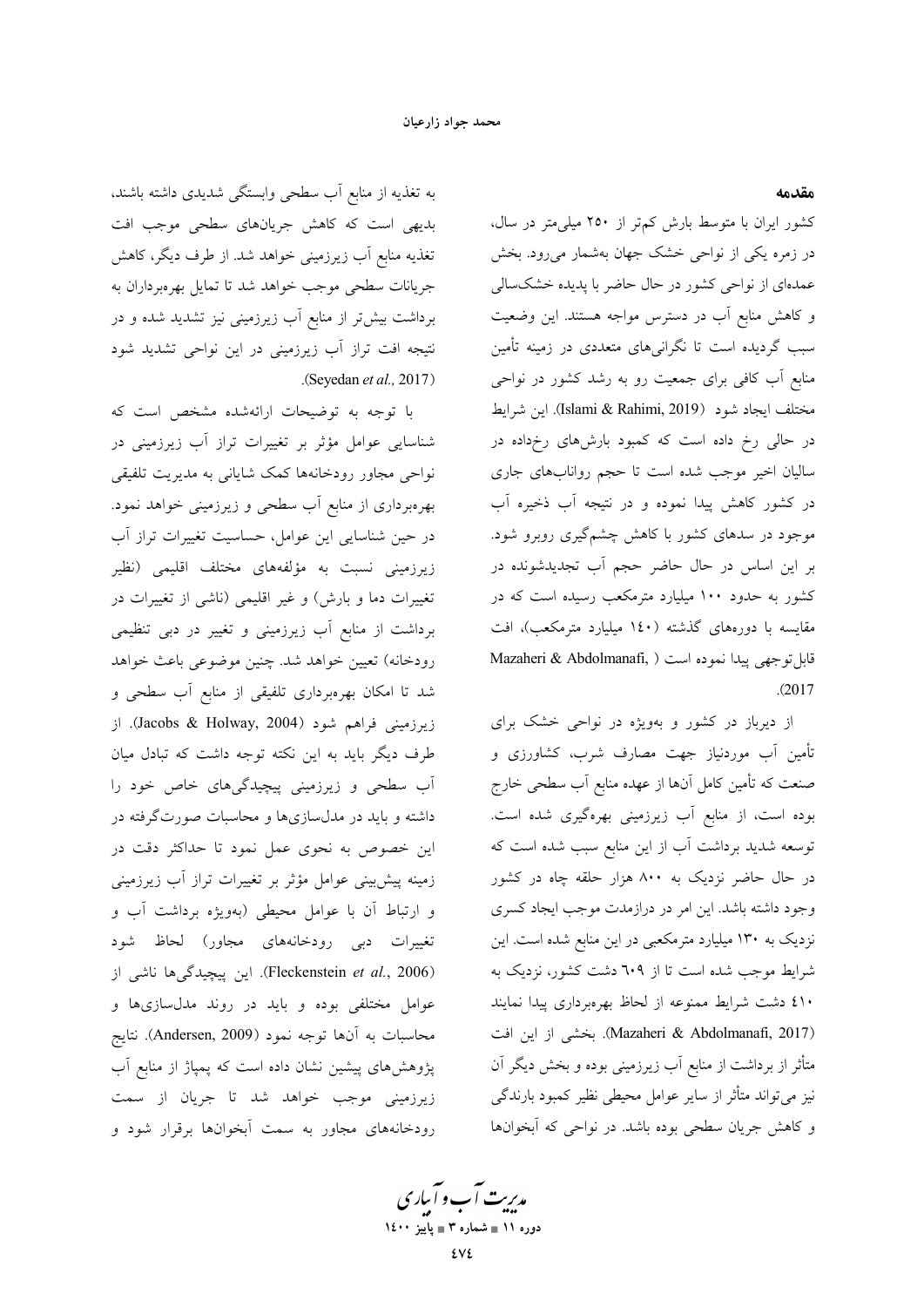بهنوبه خود موجب تأثير بر كميت و كيفيت آبخوان شود. در صورتی که این تبادل بهخوبی صورت نگیرد، ممکن است در درازمدت منجر به آسیبهای شدیدی به آبخوانها شود .(McCarthy et al., 1992; Kalbus et al., 2006).

روشهای متعددی برای بررسی اثر تغییر در مؤلفههای اقلیمی و غیراقلیمی بر تغییرات تراز آب زیرزمینی وجود دارد. برای این کار میتوان از مدلهای فیزیکی و یا روشهای تحلیلی و آماری بهره برد. زمانی که شناسایی ویژگیهای فیزیکی جریان و مدلسازی مسیر حرکت آب موردنظر نباشد وتنها حساسیت تراز آب زیرزمینی به مؤلفههای محیطی مدنظر باشد، میتوان از روشهای تحليلي و آماري استفاده نمود (Sykes et al., 1985). پژوهشگران زیادی تاکنون با استفاده از این روشها به بررسی این موضوع در نواحی مختلف دنیا پرداختهاند. نتایج مطالعهای که بهمنظور بررسی برهمکنش کیفی آب سطحی و زیرزمینی در یکی از نواحی حوضه آبریز رودخانه دز با استفاده از روش آماری آنالیز خوشهای صورت گرفت، نشان داد که ارتباط کیفی نزدیکی بین تغییرات کیفی آب رودخانه و آبخوانهای اطراف وجود داشته است (Faryabi & Chitsazan, 2016). در مطالعهای دیگر، برهمکنش آبهای سطحی و زیرزمینی در دشت دزفول- اندیمشک با استفاده از آنالیز خوشهای مورد بررسی قرار گرفت. نتایج نشان داد که رودخانه دز بیش ترین تأثیر را بر تغییرات کمی و کیفی آبخوان در این ناحيه داشته و سهم تأثيرات رودخانه كرخه كمهتر خواهد بود (Ebrahimi Varzane *et al.*, 2019). در پژوهشی دیگر، همبستگی میان تغییرات تراز آب زیرزمینی با ویژگیهای هیدروشیمیایی آبخوانی در شمال ایتالیا با استفاده از روشهای آماری مختلف، بررسی شد. نتایج .<br>نشان داد که همبستگی قابلتوجهی میان منابع آب سطحی و زيرزميني در اين ناحيه وجود دارد ( Rotiroti et al.,

2019). پژوهشگران دیگری نیز براساس یک روش تحلیلی به بررسی اثرات تغییر در هدایت هیدرولیکی و همچنین جریان آب رودخانه بر تغییرات تراز آب زیرزمینی در یک آبخوان نشتی پرداختند. نتایج نشان داد که روش تحلیلی مورداستفاده، همانند روشهای مدلسازی فیزیکی قادر به شبیهسازی برهمکنش آبهای سطحی و زیرزمینی خواهد بود ( Saeedpanah & Mohammadzade Roofchaee, 2018). در مطالعهای دیگر با بررسی روشهای مختلف تحلیل ریاضی جهت شبیهسازی برهمکنش أبهای سطحی و زیرزمینی، نشان داده شد که مجموعهای از عوامل محیطی شامل دما و شوری آب، عوامل هیدرولیکی مانند سطح مقطع و محیط خیس شده رودخانه و همچنین ویژگیهای هیدرولیکی آبخوان و نحوه برداشت آب، از مهمترین عوامل محیطی مؤثر بر برهمكنش تغييرات تراز آب زيرزميني مىباشند (Fleckenstein et al., 2006). در پژوهشی دیگر، ضمن بررسی پارامترهایی مانند رواناب، بارش، نحوه آبیاری و زهکشی، میزان تبخیر و تعرق و نشت با استفاده از روشی موسوم به روند جريان خروجي`، رابطه متناظر بين نشت از رودخانه به آبخوان و برعکس را در هشت بازه از رودخانه ریو گراند<sup>۲</sup> آمریکا بررسی شد. نتایج نشان داد که رابطه بین این عوامل در برخی از بازههای رودخانه بهصورت خطی و در برخی دیگر از بازهها بهصورت نمایی خواهد بود (Liu & Sheng, 2011). در مطالعهای که در حوضه آذرشهر استان آذربایجانشرقی صورت گرفت، ضمن بررسی ضریب جریان روزانه، ارتباط بین تغییرات ضریب جریان رودخانه و سطح آب زیرزمینی در مجاورت رودخانه برآورد شد. نتایج گویای آن بود که ارتباط قابل توجهي بين ضريب جريان رودخانه و تراز ایستابی در مقیاس روزانه وجود دارد و رابطه بین جریان سطحی و بارش با تراز سطح ایستابی با استفاده از مدل

مدیریت آب و آباری دوره ۱۱ ∎ شماره ۳ ∎ یاییز ۱٤۰۰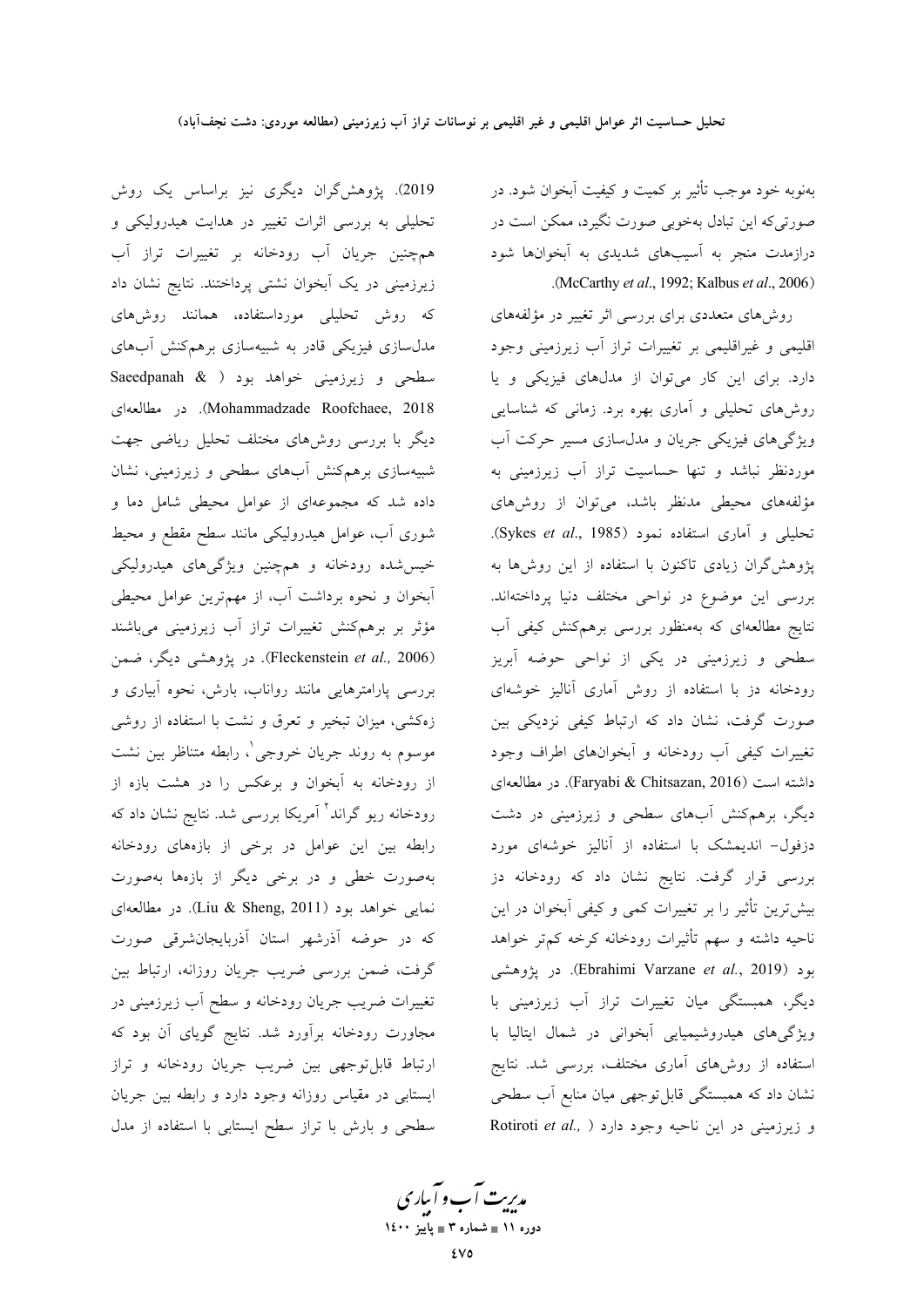رگرسیون غیرخطی چند متغیرہ، قابل پیش بینی است .(Saeedi Razavi & Arab, 2020)

پژوهش گران دیگری نیز جهت بررسی برهمکنش جریانهای سیلابی ناشی از بارندگی با آبخوانهای آب زیرزمینی در حوضه رودخانه ژانگ $\mathfrak{r}$  چین، از یک روش اصلاح شده غیرخطی مبتنی بر روش روندیابی ماسکینگهام– کانگ<sup>،</sup> استفاده نمودند. نتایج نشان داد که روش توصیهشده میتواند ورودی و خروجیهای جانبی به مسیر جریان آب سطحی و زیرزمینی را بهخوبی شبیهسازی نموده و در بررسی برهمکنش آب سطحی و زیرزمینی لحاظ نماید. همچنین نتایج نشان داد که روش پیشنهادی در مقایسه با روش۵ایی نظیر ارزیابی ناهنجاریهای دمایی نیز قابلیت مناسبتری در بررسی و شبیهسازی برهمکنش آب سطحی و زیرزمینی از خود نشان میدهد (Lu et al., 2021). نتایج مطالعهای دیگر که با هدف بررسی تغییرات برهمکنش آب سطحی و زیرزمینی در حوضه رودخانه آواش<sup>ه</sup> اتیوپی با استفاده از تحلیل تراز آب در چاههای مشاهدهای و همچنین انجام آزمایشهای ایزوتوپی صورت گرفت، نشان داد که در محدوده مطالعاتي، رودخانه بيشتر نقش تغذيهكننده آبخوان را بر عهده داشته و اثری از تغذیه رودخانه توسط جريان أب زيرزميني در منطقه وجود ندارد. همچنين نتایج نشان داد که تخلیه آب زیرزمینی از سفرههای این ناحیه، چندان بر تغییرات تراز آب رودخانه تأثیرگذار نخواهد بود (Kebede et al., 2021). مطالعهای دیگر نیز با هدف بررسی اثرات تغییر اقلیم بر برهمکنش آبهای سطحی و زیرزمینی در حوضه نسبتاً پرباران دلآزول<sup>٬</sup> اَرژانتین با استفاده از یک مدل هیدروژئولوژیکی صورت گرفت. جهت بررسی اثرات تغییر اقلیم بر بارندگی منطقه نیز از سناریوهای RCP تحت گزارش پنجم هیات بينالدول تغيير اقليم استفاده شد. نتايج نشاندهنده آن بود

که تغییر اقلیم میتواند میزان تغذیه آبهای زیرزمینی در منطقه موردمطالعه را بهطور قابلتوجهي تحت تأثير قرار دهد. همچنین بر اساس نتایج حاصله مشخص گردید که کاهش تراز آبهای زیرزمینی در منطقه، منجر به تغییر گرادیان جریان از آب سطحی به آب زیرزمینی شده و منجر به تغییر نقش آب زیرزمینی از حالت تغذیهکننده به تغذيهشونده شده است (Guevara Ochoa *et al.*, 2020).

با توجه به قرارگیری استان اصفهان در یکی از نواحی خشک کشور و وابستگی زیاد این منطقه به جریان آب در رودخانه زايندهرود، شناسايي آثار كاهش جريان رودخانه بر تراز آب زیرزمینی در این ناحیه اهمیت ویژهای دارد. یکی از نواحی حساس و مهم از نظر مدیریت تلفیقی منابع آب سطحی و زیرزمینی در این استان، محدوده نجفآباد مىباشد. بدين لحاظ، هدف از انجام اين مطالعه، تحلیل حساسیت عوامل اقلیمی (دما و بارش) و غیر اقلیمی (تغییرات دب<sub>ی</sub> تنظیمی رودخانه، آب جاری در شبکههای آبیاری و زهکشی و برداشت آب زیرزمینی) بر تغییرات تراز آب زیرزمینی در محدوده مطالعاتی نجفآباد می باشد.

### مواد و روشها

استان اصفهان بهعنوان يكى از مناطق پرجمعيت ايران محسوب مي شود. بهطوركلي، قسمت اعظم اين استان، بارشی کم تر از ۱۵۰ میلی متر در طول سال دارد و میانگین تعداد روزهای بارانی سالانه در این منطقه ۷۰ روز میباشد. رودخانه زایندهرود پرآبترین رودخانه در این ناحیه بوده که قسمت عمده آب موردنیاز استان اصفهان را تأمين ميكند. اين رودخانه با طول ٣٥٠ كيلومتر از کوههای زاگرس در چهارمحال و بختیاری سرچشمه گرفته و درنهایت به تالاب گاوخونی در شرق استان اصفهان ختم می شود. متوسط جریان سالانه این رودخانه

مدیریت آب و آباری ۔<br>دورہ ۱۱ ∎ شمارہ ۳ ∎ پاییز ۱٤۰۰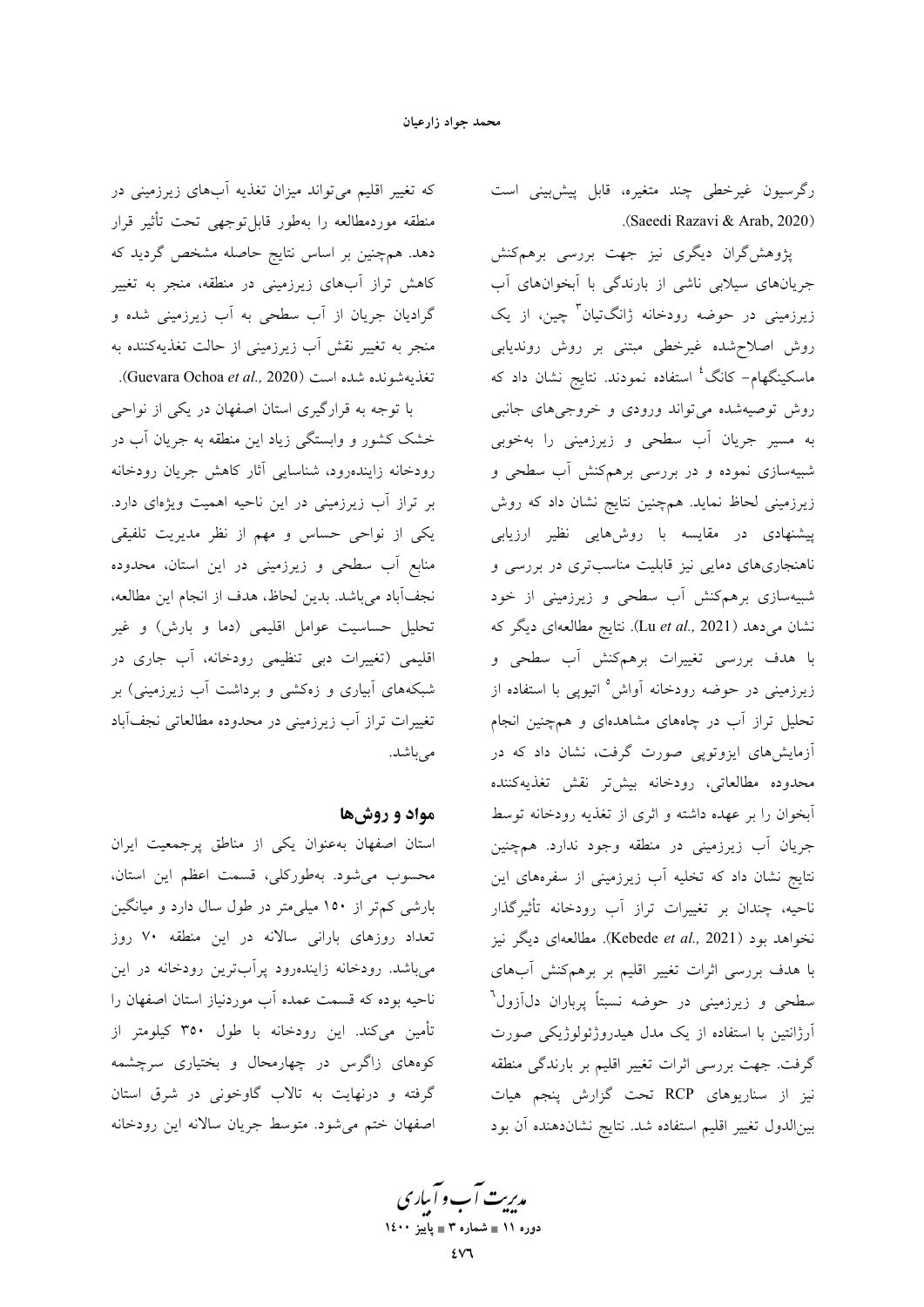۱٤٠٠ میلیون مترمکعب است که از این مقدار ٦٥٠ میلیون مترمکعب سهم جریان طبیعی رودخانه است و ۷۵۰ میلیون مترمکعب آن از انتقال آب بین حوضهای تأمین مي شود (Zareian & Eslamian, 2016). جريان اين رودخانه توسط سد زایندهرود تنظیم می شود. یکی از نواحی مهم در مسیر این رودخانه، محدوده نجفآباد میباشد که دارای تراکم زیادی در کشاورزی، جمعیت و نواحی صنعتی است. این محدوده بین عرضهای جغرافیایی '۹۹°۳۲ تا '۳۲°۴۰ شمالی و طولهای جغرافيايي "٥٠°٥٣ تا "٤٣°٥١ شرقي واقع شده است. مساحت این محدوده ۱۷۳۰ کیلومترمربع بوده که ۱۰٦٥ کیلومترمربع آن را دشت و بقیه را ارتفاعات تشکیل میدهند (Eslamian *et al.,* 2012; Gohari *et al.,* 2013). شکل (۱) موقعیت محدوده نجفآباد و استان اصفهان را نشان داده است.

طي نزديک به دو دهه گذشته، وقوع تغييرات در آورد رودخانه زایندهرود (که ناشی از عوامل اقلیمی و همچنین افزايش برداشت از آن بوده است)، موجب شده است تا نوسانات شدیدی در جریان آب رودخانه ایجاد شود. این نوسانات بهطور عمده در پاییندست سد زایندهرود رخ داده است که ناشی از تنظیم جریان برای مصارف در فصلهای گرم سال بوده است. بدین لحاظ در برخی از

مقاطع سال، جریان در پاییندست سد به حداقل مقدار خود رسيده است (Zareian, 2021). يكي از اين نواحي که از وضع ذکرشده متأثر شده است، محدوده نجفآباد بوده است. بهدلیل تغییرات جریان آب در رودخانه، آبخوانهای واقع در این ناحیه نیز تحت تأثیر قرار گرفته و از لحاظ کمیت و کیفیت دچار تغییراتی شدهاند.

بدین لحاظ، در مطالعه حاضر سعی شد تا عوامل اثرگذار اصلی بر تغییرات تراز آب در آبخوان این محدوده شامل دما، بارندگی، آب جاری در شبکههای آبیاری و زهکشی منطقه، تغییرات دبی رودخانه و برداشت از ۔<br>اَبِهای زیرزمینی موردبررسی قرار گرفته و با انجام تحلیل حساسیت، میزان تأثیر هر کدام از عوامل ذکرشده بر تغییرات تراز آب زیرزمینی تعیین شود. دوره زمانی مورداستفاده در این پژوهش، دوره زمانی سال های ۲۰۰٤ تا ۲۰۱٤ در نظر گرفته شد. سه ایستگاه هواشناسی و دو ایستگاه هیدرومتری واقع در محدوده موردنظر جهت بررسی تغییرات دما و بارش و همچنین تغییرات دبی رودخانه در نظر گرفته شدند. ویژگیهای این ایستگاهها در جدول (۱) ارائه گردیده است. همچنین تغییرات مقدار آب جاری در شبکههای آبیاری و زهکشی منطقه و همچنین تغییرات میزان بهرهبرداری از آب زیرزمینی نیز از شرکت آب منطقهای اصفهان در دوره مورد نظر اخذ شد.



Figure 1. Isfahan province and najafabad study area

مدیریت آب و آساری دوره ۱۱ ∎ شماره ۳ ∎ یاییز ۱٤۰۰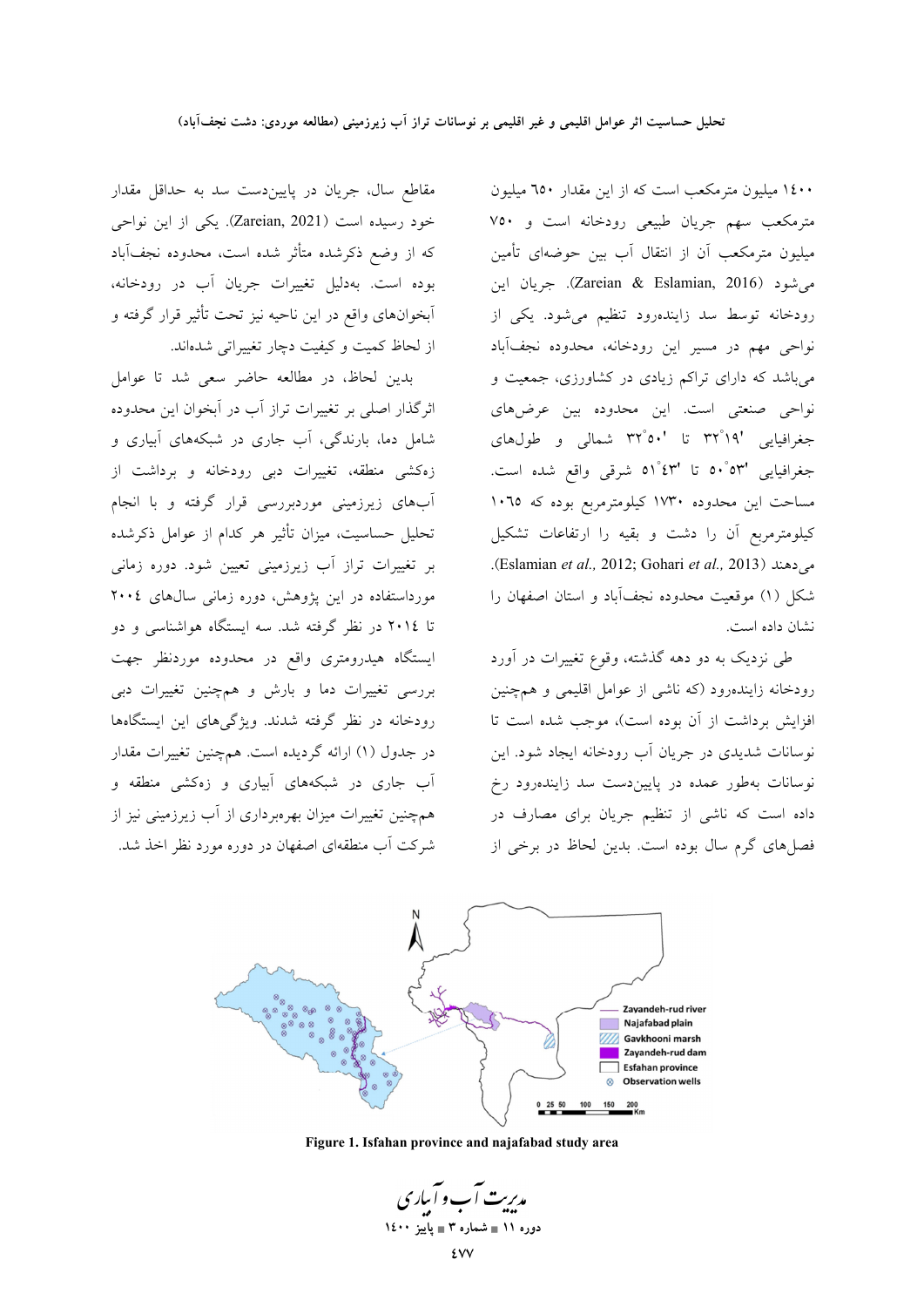| Name of station | Latitude        | Longitude       | Elevation from sea level (m) | Type                |
|-----------------|-----------------|-----------------|------------------------------|---------------------|
| Lenj            | $32^{\circ}22'$ | $51^{\circ}32'$ | 1672                         | Weather station     |
| Falavarjan      | $32^{\circ}30'$ | $51^{\circ}28'$ | 1648                         | Weather station     |
| Najafabad       | $32^{\circ}35'$ | $51^{\circ}22'$ | 1641                         | Weather station     |
| Leni            | $32^{\circ}22'$ | $51^{\circ}32'$ | 1672                         | Hydrometric station |
| Musian          | $32^{\circ}34'$ | 51°31'          | 1621                         | Hydrometric station |

Table 1. Characteristics of meteorological and hydrometric stations used in the research

جهت تعیین هیدروگراف معرف تراز آب زیرزمینی برای گروههای اول و دوم، تراز سطح آب زیرزمینی در چاههای مشاهدهای مشخص شده، در رابطه (۱) قرار گرفتند تا هیدروگراف معرف سطح آب زیرزمینی در هر دو حالت برای دشت نجفآباد محاسبه گردد.  $\overline{H} = \frac{\sum_{i=1}^{n} aH}{\overline{a}}$  $(1)$ که در این رابطه، H تراز مطلق سطح آب چاه مشاهدهاي، a مساحت پليگون تحت پوشش هر چاه مشاهدهای و A مساحت کل محدوده یلی گون موردمطالعه  $(Rrassel & Reif. 1979)$ 



Figure 2. Thiessen polygons for wells of the first group  $(A)$  and the second group  $(B)$ 

برای تعیین مقدار کل جریان رودخانه موجود در هر محدوده مطالعاتی، ایستگاههای هیدرومتری ابتدا و انتهای بازه مطالعاتی در نظر گرفته شدند. بر این اساس، ایستگاههای هیدرومتری لنج و موسیان بهعنوان ایستگاههای هیدرومتری .<br>معرف دشت نجف**آباد در نظر گرفته شدند. مقدار ح**جم جریان موجود در محدوده مطالعاتی براساس اختلاف بین حجم جریان عبوری از دو ایستگاه هیدرومتری معرف محدوده تعیین شدند. همچنین میزان تغییرات دما، بارش، تخلیه آب زیرزمینی و جریان موجود در شبکههای آبیاری و زهکشی محدوده نیز در این دو دوره تفکیک و مشخص .<br>شدند. تغییرات تراز آب زیرزمینی در این دو دوره نیز براساس تغییرات تراز آب زیرزمینی در چاههای مشاهدهای اطراف رودخانه تعبين شدند.

جهت بررسی تغییرات تراز سطح آب زیرزمینی در محدودههای اطراف رودخانه، پلی گون بندی تیسن ٌ توسط .<br>نرمافزار ArcMap به محدودههای مختلفی محدود شد. در نخستین حالت، کل چاههای مشاهداتی محدوده مطالعاتی در یلی گون.بندی مورداستفاده قرار گرفتند و در اصل هیدروگراف معرف کل دشت تعیین شد (گروه اول). در مرحله دوم پلیگونها به نواحی محدود شد که رودخانه از آنها عبور نموده است. بهعبارت دیگر، در این مرحله چاههای مشاهدهای در تعیین تراز سطح آب زیرزمینی مورد استفاده قرار گرفتند که رودخانه از محدوده یلی گون مربوط به آن چاه مشاهدهای عبور کرده باشد (گروه دوم). شکل (۲) نحوه پلی گون بندی با استفاده از روش تیسن را برای گروههای اول و دوم نشان داده است.

مد*ی*ریت آب و آبیاری دوره ۱۱ = شماره ۳ = یاییز ۱٤۰۰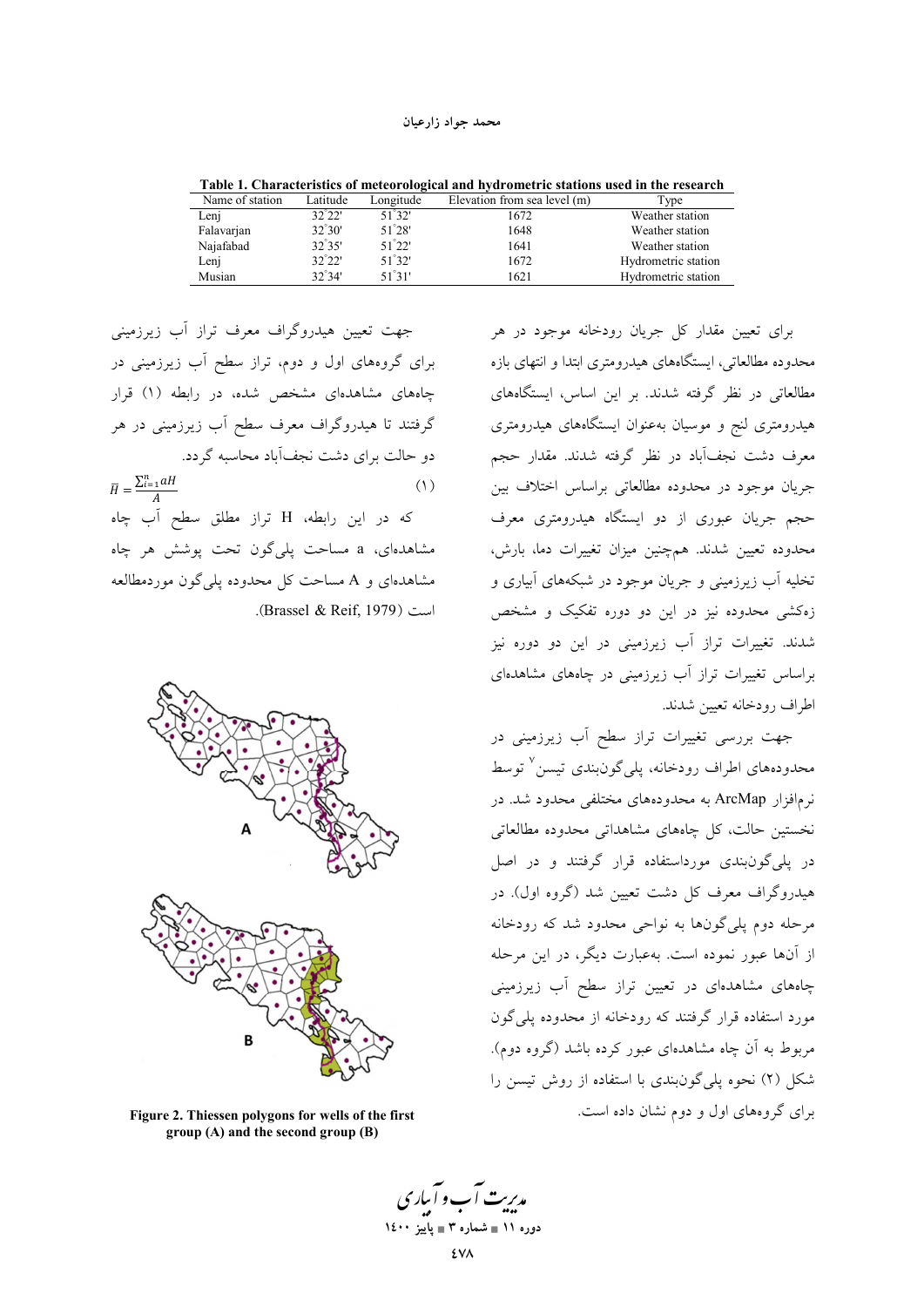بهترین رابطه همبستگی چند متغیره، با تغییر در میزان هر کدام از ورودیها و ثابت نگهداشتن سایر آنها، میزان تغییرات خروجی مورد بررسی قرار گرفت تا از روی آن میزان حساسیت تغییرات تراز آب زیرزمینی نسبت به تغییر در هر کدام از ورودیها، تعیین شود. برای تحلیل میزان دقت روش رگرسیونی مورد استفاده نیز از سه آماره خطای استاندارد، p-value و آماره t (مربوط به آزمون تي استيو دنت) <sup>۹</sup> استفاده شد (Zimmerman, 1987).

## نتايج و بحث

روند تغییرات دبی جریان رودخانه در محل ایستگاههای هیدرومتری در شکل (۳) نشان داده شده است. نتایج نشان می دهد که دو روند متفاوت از لحاظ تغییرات دبی در این ایستگاهها وجود داشته است. متوسط دبی سالانه در طی بازه زمانی سال های ۲۰۰٤ تا ۲۰۱٤ در ایستگاههای لنج و موسیان بهترتیب ۱۹/۲ و ۱٤/۸ مترمکعب در ثانیه بوده است. در طی سالهای ۲۰۰٤ تا ۲۰۰۷، مقدار دبی جاری در ایستگاههای هیدرومتری بیش از مقدار متوسط ۱۱ ساله و از سال آبی ۲۰۰۸ به بعد، مقدار دبی نسبت به چهار سال ماقبل آن، کاهش یافته و به کمتر از مقدار میانگین تقلیل یافته است. بهعبارت دیگر، می توان چهار سال اول را بهعنوان دوره خشک و هفت سال بعد را بهعنوان دوره تر نسبت به میانگین ۱۱ ساله فرض نمود.

جهت تحلیل میزان وابستگی تغییرات تراز آب زیرزمینی به هر کدام از متغیرهای دما، بارش، تغییر در جریان رودخانه، تغییر در آب موجود در شبکههای آبیاری و تغییر در پمپاژ آب، از تحلیل رگرسیون خطی چندگانه و همبستگی جزئی در نرمافزار SAS′ استفاده شد. در این نوع رگرسیون، هدف تعیین رابطه متغیرهای مستقل (xها) و مقدار مشخص خروجی (sy) است. از اهداف این روش می توان به تعیین مثبت یا منفیبودن ضرایب رگرسیون و تفسیر این ضرایب اشاره کرد. هنگامی که تنها یک متغیر x بهعنوان ورودی در نظر گرفته شود، روند تغییرات را نسبت به y می توان در یک محور مختصات رسم نمود و از روی آن به همبستگی بین ورودی و خروجی یی برد. ولی هنگامی که y با چند x رابطه داشته باشد، برای پیبردن به میزان همبستگی کار بسیار پیچیدهای است. در اصل این روش تنها برای بررسی میزان همبستگی بین دادههای ورودي و خروجي بهكار مي رود (Binder, 1985). براي حل چنین مسائلی می توان از نرمافزار SAS استفاده نمود. این نرمافزار قادر است اثر چندین متغیر را با هم بر یک یا چند خروجی موردبررسی قرار دهد و براساس تجزیه و تحلیل آماری، بهترین رابطه را بین متغیرهای ورودی و خروجی برقرار کرده و میزان همبستگی بین پارامترهای مختلف را با خروجی بررسی کند. پس از تعیین میزان همبستگی هر کدام از ورودیها با خروجی و انتخاب



Figure 3. Changes in river flow at lenj and musian hydrometric stations

م*دریت آ*ب و آساری دوره ۱۱ ∎ شماره ۳ ∎ یاییز ۱٤۰۰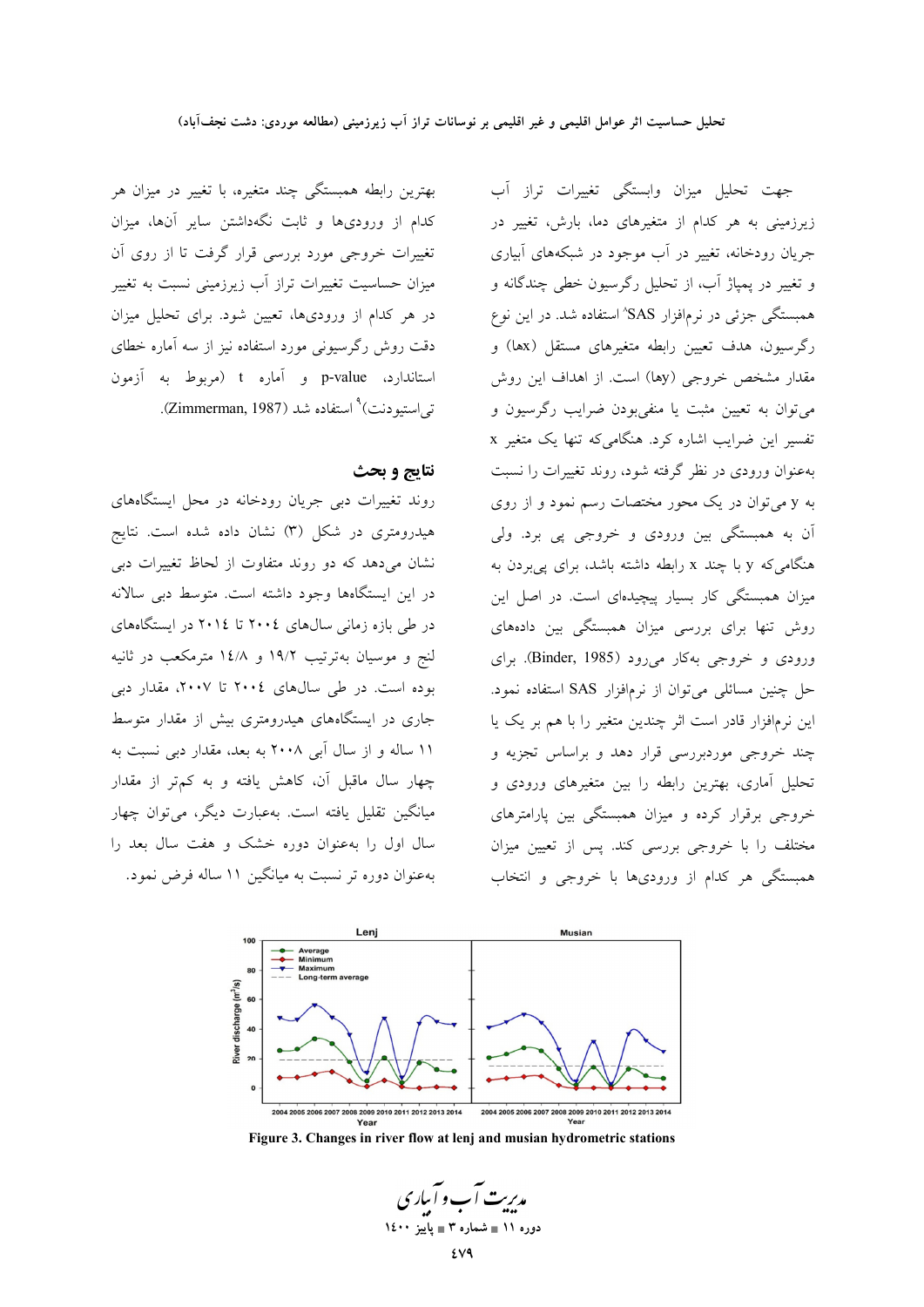برای تشخیص بهتر روند تغییرات جریان سطحی در محدوده مطالعاتی، مقدار دبی هر عبوری از ایستگاههای هیدرومتری محاسبه شد و با تجمیع مقادیر حجم جریان روزانه در هر سال، مقدار کل حجم آب عبوری از هر ایستگاه هیدرومتری محاسبه شد. نتایج نشان داد که با تحلیل اختلاف جریان در ایستگاههای هیدرومتری لنج و موسیان بهعنوان ایستگاههای هیدرومتری دشت نجفآباد، مقدار کل جریان موجود در دوره دوم نسبت به دوره اول با کاهش ۱۳/۷ درصدی مواجه بوده است.

مقادیر تخلیه آب زیرزمینی ار منابع مختلف در محدوده نجفآباد در جدول (۲) ارائه شده است. در این محدوده سهم چاههای نیمهعمیق به نسبت بیش از سایر منابع تخلیهکننده آب زیرزمینی بوده است، هر چند در سالههای ۲۰۰۷ و ۲۰۰۸، تخلیه آب زیرزمینی از چاههای عميق بيش از سايرين بوده است. بيشترين مقدار تخليه آب زیرزمینی در دشت نجفآباد در سال ۲۰۰٦ و برابر با ۱۰٤٢/۹ میلیون مترمکعب و کمترین آن در سال آبی ۲۰۰۸ و برابر با ۷۰۵/۵ میلیون مترمکعب بوده است. مقایسه مقادیر متوسط تخلیه آب در دوره اول و دوره دوم نشان می دهد که متوسط تخلیه کل منابع آب زیرزمینی دشت نجف آباد از ۸۸۲/۸ میلیون مترمکعب در دوره اول به ٨٠٠/٥ ميليون مترمكعب در دوره دوم كاهش يافته

است. لذا می توان چنین استنباط نمود که در صورت کاهش تراز آب زیرزمینی در محدوده مورد مطالعه در دوره دوم، عوامل دیگری نیز علاوه بر برداشت آب زيرزميني نقش داشتهاند.

شکل (٤) هیدروگراف معرف محدوده مطالعاتبي نجف آباد برای دو گروه کل چاههای مشاهدهای محدوده و هم چنین چاههای مشاهدهای اطراف رودخانه در دوره اول (٢٠٠٤ تا ٢٠٠٧) و دوره دوم (۲۰۰۸ تا ۲۰۱٤) نشان داده است. این هیدروگراف هم براساس کل چاههای مشاهدهای محدوده و نیز چاههای مشاهدهاى اطراف رودخانه بهصورت جداگانه ترسيم شده است. نتایج نشان میدهد که در محدوده مطالعاتی نجفآباد مقدار افت در چاههای مشاهدهای کل محدوده و چاههای مشاهدهای اطراف رودخانه بهترتیب برابر با ٥/٥٩ و ٥/٩٥ متر بوده است. با فاصله گرفتن از رودخانه به تدریج مقدار افت سطح آب زیرزمینی کاهش یافته است. بنابراین در این محدوده که کاهش جريان أب سطحي وجود داشته است، به تدريج با فاصله گرفتن از رودخانه اثرات كاهش جريان رودخانه کم تر شده است و بهنظر می رسد افت در چاههای مشاهدهای اطراف رودخانه وابستگی بیشترری به كاهش جريان رودخانه داشته است.

Table 2. Annual water withdrawal from different groundwater resources in Najafabad plain

| Year              | Water withdrawal (Million cubic meters) |                 |        |         |        |  |  |
|-------------------|-----------------------------------------|-----------------|--------|---------|--------|--|--|
|                   | Deep wells                              | Semi-deep wells | Qanats | Springs | Total  |  |  |
| 2004              | 316.9                                   | 457.1           | 20.3   | 0.9     | 795.1  |  |  |
| 2005              | 323.3                                   | 506.9           | 21.8   | 1.0     | 853.0  |  |  |
| 2006              | 430.6                                   | 575.3           | 35.6   | 1.4     | 1042.9 |  |  |
| 2007              | 592.8                                   | 231.4           | 15.8   | 0.0     | 840.0  |  |  |
| 2008              | 509.0                                   | 188.6           | 7.9    | 0.0     | 705.5  |  |  |
| 2009              | 284.8                                   | 475.4           | 4.8    | 0.0     | 765.0  |  |  |
| 2010              | 248.9                                   | 472.4           | 4.3    | 0.0     | 725.6  |  |  |
| 2011              | 340.3                                   | 602.8           | 1.6    | 0.0     | 944.7  |  |  |
| 2012              | 270.3                                   | 487.5           | 1.3    | 0.0     | 759.1  |  |  |
| 2013              | 313.9                                   | 530.7           | 1.8    | 0.6     | 847.1  |  |  |
| 2014              | 336.5                                   | 512.3           | 1.7    | 0.6     | 856.3  |  |  |
| Average 2004-2007 | 415.9                                   | 442.7           | 23.4   | 0.8     | 882.8  |  |  |
| Average 2008-2014 | 329.1                                   | 467.1           | 3.3    | 0.2     | 800.5  |  |  |

مدبریت آب و آبیاری دوره ۱۱ ∎ شماره ۳ ∎ یاییز ۱٤۰۰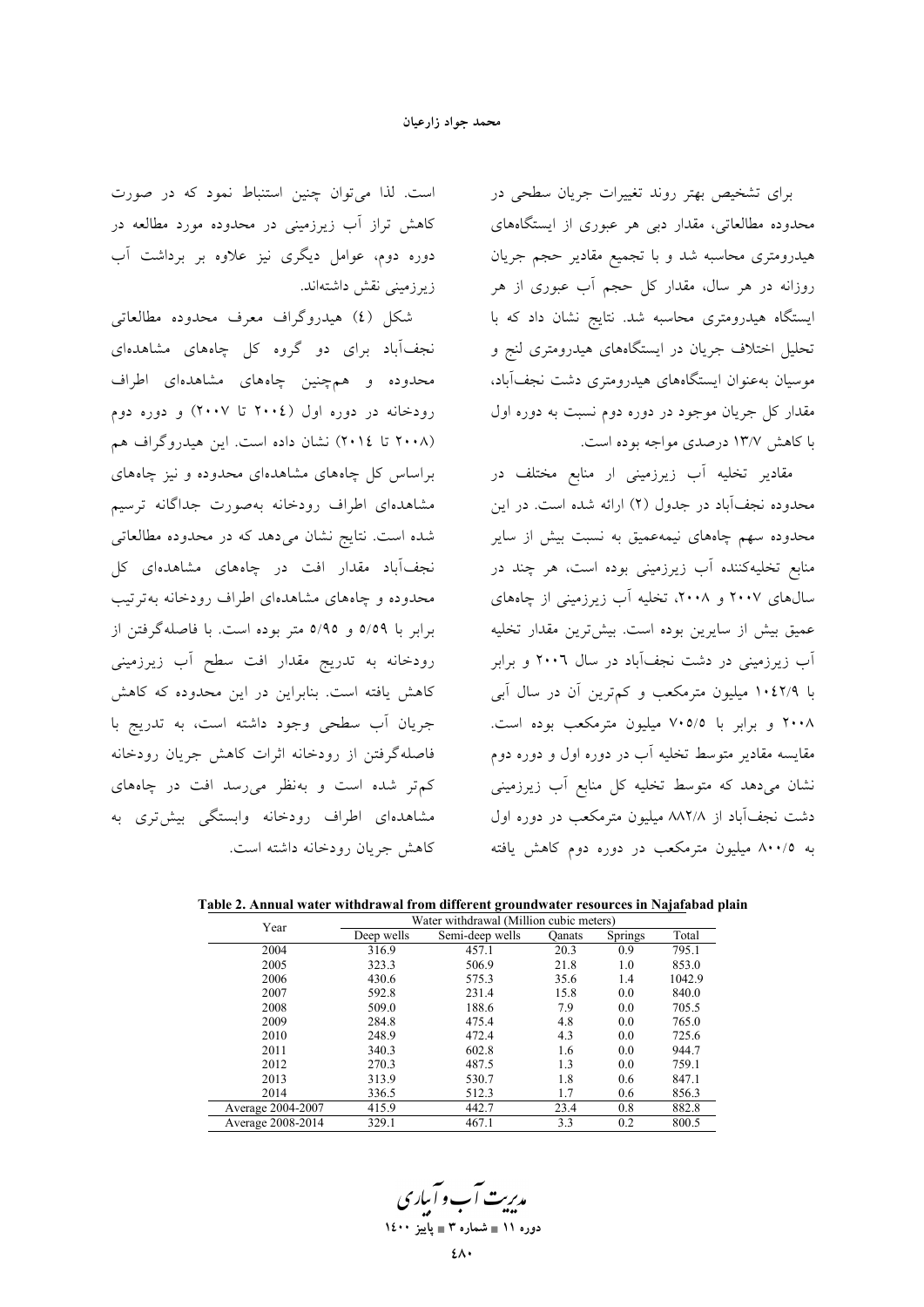

Figure 4. Groundwater unit-hydrograph of najafabad plain for group I (total wells in the area) and group II (wells around the river)

اول و دوم) متفاوت می باشد. در ناحیه مطالعاتی نجفآباد، برای کل محدوده دشت، بیشترین تأثیر بر تغییرات تراز آب زیرزمینی در اثر پمپاژ آب رخ داده است و با نزدیکشدن به رودخانه اثرات تغییر در جریان رودخانه تشدید شده است. برای مقایسه نسبی مقادیر میزان اثرگذاری متغیرهای مختلف بر نوسانات سطح آب زیرزمینی در محدوده نجفآباد، مقادیر مشخصه خاص برأوردشده براى هر متغير، بهصورت بىبعد و با درصدی از ضریب ۱۰۰ نیز محاسبه گردید. نتایج مربوطه در جدول (٤) ارائه شده است. نتايج نشان مىدهد كه در حالتی که هیدروگراف تراز آب زیرزمینی حاصل از کل چاههای مشاهدهای محدوده مدنظر قرار داشته باشد، تغییرات پمپاژ آب زیرزمینی به میزان ۳٦/۱۹ درصد، بیشترین تأثیر را بر تغییرات تراز آب زیرزمینی بر جا خواهد گذاشت و پس از آن تغییرات جریان در رودخانه با سهم ۲۸/٦۰ درصد، .<br>متغیر اثرگذار مهم خواهد بود. از طرف دیگر، زمان<sub>ی</sub>که هیدروگراف معرف تراز آب زیرزمینی تنها براساس تغییرات تراز آب زیرزمینی در چاههای مشاهدهای اطراف رودخانه رسم شوند، تغییرات جریان در رودخانه با سهم ٣٤/٦٤ درصد بیش ترین اثر را بر تغییرات تراز آب زیرزمینی خواهد داشت و سهم پمپاژ آب به ۲۸/۵۳ خواهد رسید. در حالت کلی، تغییر در متغیرهای دما و بارش سهم کمتری نسبت به سایر متغیرها در ایجاد نوسانات تراز آب زیرزمینی در منطقه موردمطالعه داشتهاند. جدول (۳)، نتایج تحلیل آماری مدل رگرسیونی مورد استفاده برای تحلیل عوامل مؤثر بر تغییرات تراز آب زیرزمینی در محدوده نجفآباد را برای دو گروه اول (کل .<br>چاههای مشاهدهای محدوده) و گروه دوم (چاههای مشاهدهای نزدیک به رودخانه) نشان داده است. براساس جداول آماری، میزان تأثیر هر پارامتر در خروجی حاصله با مشخصه خاص خود<sup>۱۰</sup> معرفی شده است. در این جدولها مقدار متغیرهای دبی رودخانه، حجم أب موجود در شبکههای آبیاری و زهکشی، مقدار یمیاژ آب، دما و بارندگی بهعنوان متغیرهای مستقل به مدل رگرسیونی معرفی شدند. مقدار مشخصه خاص برای هر متغیر، مقدار تأثیر آن پارامتر را در تغییر خروجیهای مدل نشان مي دهد. مثبت يا منفي بودن اين مؤلفه نيز نشاندهنده همبستگی مثبت یا منفی دادههای ورودی با خروجی مدل میباشد. بهعبارت دیگر، اگر ضریب تخمینی دارای علامت مثبت باشد، با زیادشدن آن پارامتر ورودی، خروجي نيز زياد مي شود و در صورت منفي بودن مؤلفه، رابطه عکس بین ورودی و خروجی برقرار میباشد و با زیادشدن آن ورودی، مقدار خروجی کاهش می یابد.

نتایج نشان میدهد که ضرائب وزنی محاسبهشده برای دبی رودخانه، جریان آب در شبکههای آبیاری و زهکشی و بارندگی مثبت، و برای دما و پمپاژ آب منفی میباشد. ولی مقدار این تأثیرات در چاههای مشاهدهای هر گروه (گروه

مدیریت آب و آساری دوره ۱۱ = شماره ۳ = پاییز ۱٤۰۰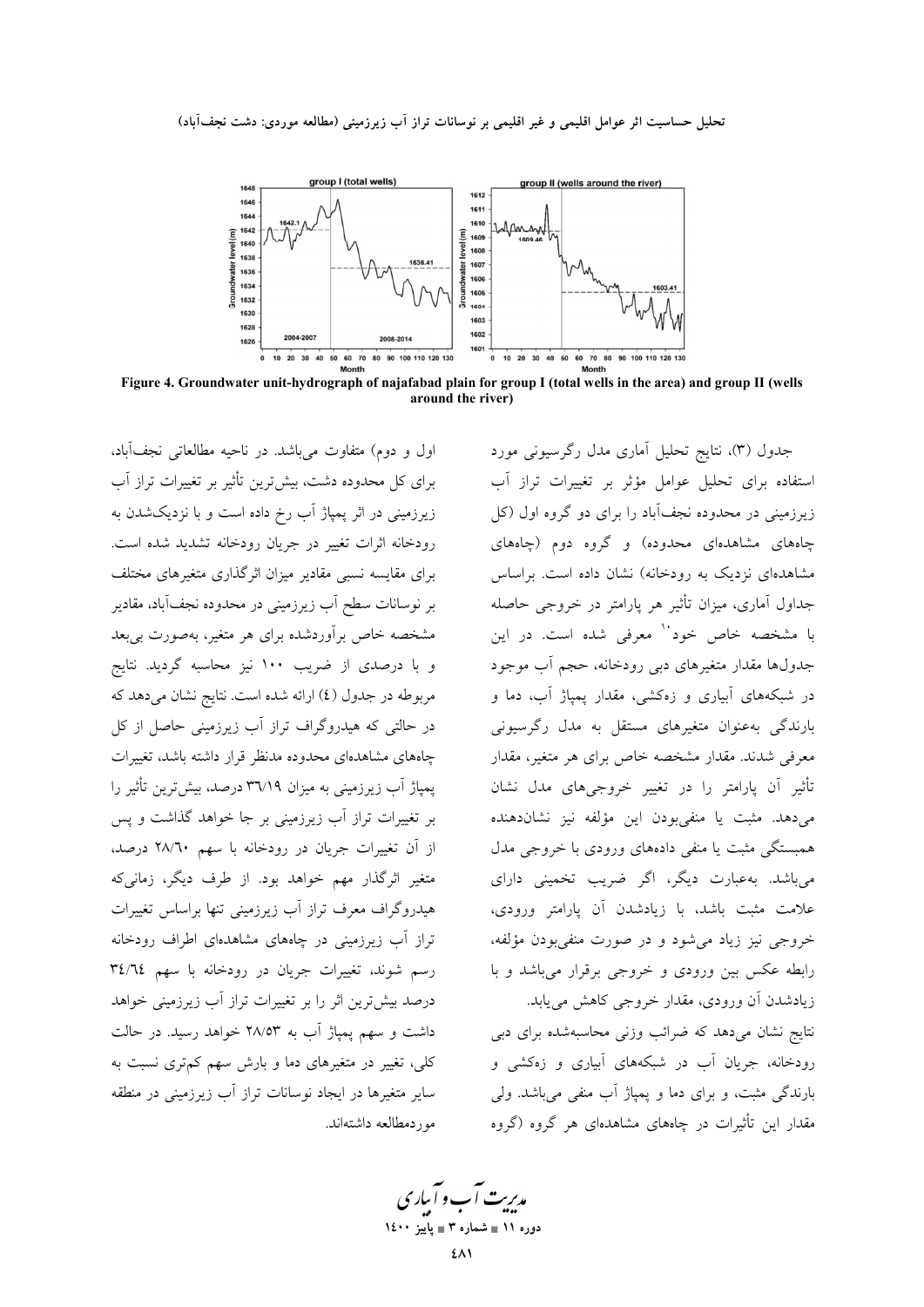| enanges in Najarabad piain  |                     |          |         |             |                                  |          |         |             |
|-----------------------------|---------------------|----------|---------|-------------|----------------------------------|----------|---------|-------------|
|                             | Group I (all wells) |          |         |             | Group I (wells around the river) |          |         |             |
| Variable                    | Parameter           | Standard | t-value | $Pr \geq t$ | Parameter                        | Standard | t-value | $Pr \geq t$ |
|                             | estimate            | error    |         |             | estimate                         | error    |         |             |
| River flow                  | 33.28               | 4.35     | $-2.81$ | 0.006       | 42.16                            | 6.34     | $-3.15$ | 0.011       |
| Flow in irrigation networks | 24.16               | 5.21     | 2.41    | 0.018       | 31.33                            | 7.12     | 3.15    | 0.024       |
| Groundwater withdrawal      | $-42.11$            | 3.86     | $-1.01$ | 0.031       | $-34.72$                         | 2.64     | 0.028   | 0.021       |
| Temperature                 | $-2.43$             | 16.69    | 5.44    | 0.001       | $-2.34$                          | 15.34    | 4.82    | < 0.001     |
| Precipitation               | 14.38               | 3.44     | 6.45    | 0.015       | 11.16                            | 4.14     | 7.08    | 0.035       |

Table 3. Results of statistical analysis of regression model used to analyze the factors affecting groundwater level

| Table 4. Sensitivity of regression model to changes in input variables to investigate changes in groundwater level in |  |
|-----------------------------------------------------------------------------------------------------------------------|--|
| Najafabad plain                                                                                                       |  |

| Variable                    | Group I (all wells) | Group I (wells around the river) |
|-----------------------------|---------------------|----------------------------------|
| River flow                  | 28.60               | 34.64                            |
| Flow in irrigation networks | 20.76               | 25.74                            |
| Groundwater withdrawal      | 36.19               | 28.53                            |
| Temperature                 | 2.09                | 1.92                             |
| Precipitation               | 12.36               | 9.17                             |
|                             |                     |                                  |

دبی رودخانه از میزان ۲۸/٦ درصد در کل محدوده رودخانه تا ۳٤/٦٤ درصد در چاههای مشاهدهای نزدیک رودخانه بر تغییرات تراز آب زیرزمینی تأثیرگذار خواهد بود. همچنین نتایج نشان میدهد که سهم دما و بارش در نوسان سطح آب زیرزمینی در محدوده موردنظر در مقایسه با سهم عوامل تغییر در دبی رودخانه، تغییر در آب موجود در شبکههای آبیاری و پمپاژ آب زیرزمینی کم تر خواهد بود و این عوامل .<br>غیراقلیمی هستند که تأثیرگذاری بیشتری بر نوسانات سطح آب زیرزمینی در این ناحیه داشتهاند.

در مجموع، نتایج نشان میدهد که استفاده از روش مورداستفاده در این پژوهش می تواند تا حد قابل قبولی رفتار .<br>آبخوانهای زیرزمینی را در نتیجه تأثیر مولفههای تغذیه و تخليهكننده آن (نظير بارش، جريان سطحي، يمياژ آب و …) شبیهسازی نماید. با این وجود، توجه به این نکته ضروری است که استفاده از روشهای رگرسیونی برای شبیهسازی رفتار آبخوانها دارای محدودیتهای خاص خود میباشد و باید قبل از بهکارگیری این روشها ضمن درنظرگرفتن اهداف نهایی موردنظر، از عدم تأثیر نامطلوب این .<br>محدودیتها بر نتیجه کار اطمینان حاصل نمود. درنظرنگرفتن ویژگیهای فیزیکی آبخوانها (نظیر نوع آبخوان، بافت سفره، قابليت انتقال، مسيرهاي جريان ترجيحي

### نتيجه گيري

جمع بندی نتایج حاصل از این پژوهش نشان می دهد که در .<br>نواحی که تغییرات تراز آب زیرزمینی در آنها در طی دورههای مختلف زمانی تغییر می نماید، عوامل مختلفی بر این نوسانات تأثیرگذار خواهند بود. سطح آب زیرزمینی در محدوده نجف]باد بهدلیل گستردگی بهرهبرداری از منابع آب .<br>زیرزمینی (بهدلیل وسعت اراضی کشاورزی)، وجود شبکههای آبیاری و زهکشی و عبور رودخانه از آن ممکن است در اثر تغییر در هر کدام از این عوامل، دستخوش تغییر شود. علاوه بر این موارد که غیراقلیمی میباشند، عوامل اقلیمی نظیر تغییر در میزان بارش و دما نیز ممکن است بر این موضوع اثرگذار باشند. نتایج حاصل از این پژوهش نشان میدهد که تغییرات تراز آب زیرزمینی در محدوده کل دشت با محدوده چاههای مشاهدهای اطراف رودخانه تفاوت دارد. در حالتی که کل محدوده مطالعاتی مدنظر باشد، تغییرات در پمپاژ آب از چاههای مشاهدهای منطقه اصلی ترین عامل مؤثر بر نوسانات تراز آب زیرزمینی میباشد. این در حالی است که در صورتیکه تغییرات تراز آب زیرزمینی در چاههای مشاهدهای اطراف رودخانه موردبررسی قرار گیرد، تغییرات دبی رودخانه عامل اصلی تأثیرگذار بر نوسانات این چاهها خواهد بود. در حالت کلی در محدوده نجفآباد، تغییرات

مدیریت آب و آباری دوره ۱۱ ∎ شماره ۳ ∎ یاییز ۱٤۰۰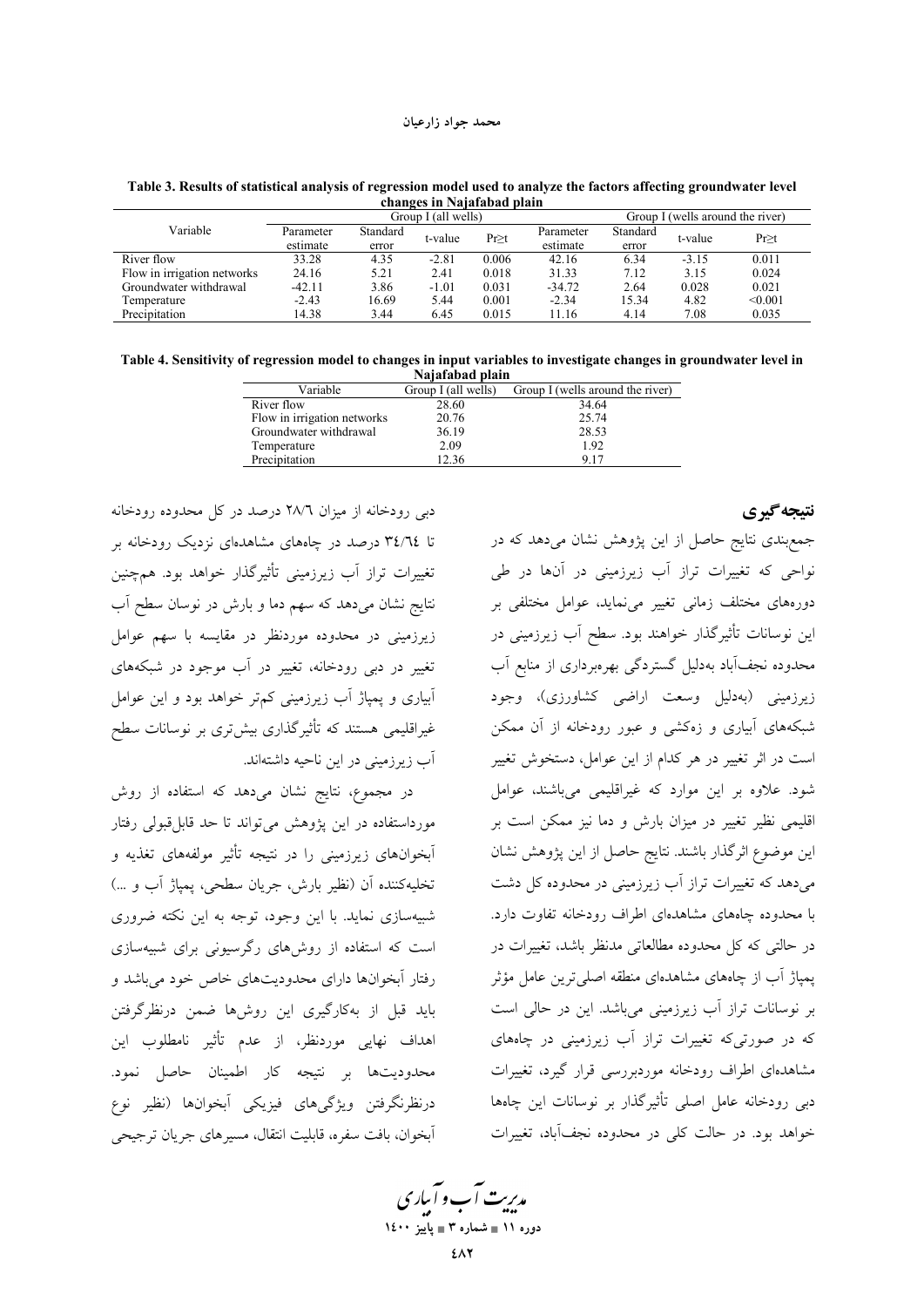- Ebrahimi Varzane, S., Zarei, H., Tishehzan & A.M. (2019). Evaluation Akhondali,  $\sigma$ groundwater-surface water interaction by using cluster analysis (case study: western part of Dezful-Andimeshk plain). Iran-Water Resources Research, 15(3), 246-257. (in Persian)
- Eslamian S. S., Gohari, S. A., Zareian, M. J., & Firoozfar A. (2012). Estimating Penman-Monteith reference evapotranspiration using artificial neural networks and genetic algorithm: A case study. Arabian Journal for Science and Engineering, 37(4), 935-944.
- Faryabi, M., & Chitsazan, M. (2016). Evaluation of river-aquifer interaction using physicochemical parameters, Case Study: the north part of Dezful-Andimeshk district. Journal of Environmental Geology, 10(34), 101-115. (in Persian)
- Fleckenstein, J. H., Krause, S., Hannah, D. M., & Boano, F. (2010). Groundwater-surface water interactions: New methods and models to improve understanding of processes and dynamics. Advances in Water Resources, 33(11), 1291-1295.
- Fleckenstein, J. H., Niswonger, R. G., & Fogg, G. E. (2006). River-aquifer interactions, geologic heterogeneity, and low-flow management. Groundwater, 44(6), 837-852.
- Guevara Ochoa, C., Medina Sierra, A., Vives, L., Zimmermann, E., & Bailey, R. (2020). Spatiotemporal patterns of the interaction between groundwater and surface water in plains. Hydrological Processes, 34(6), 1371-1392.
- Gohari, A., Eslamian, S., Mirchi, A., Abedi-Koupaei, J., Massah Bavani, A., & Madani, K.  $(2013)$ . Water transfer as a solution to water shortage: A fix that can Backfire. Journal of Hydrology, 491, 23-39.
- Islami, R., & Rahimi, A. (2019). Policymaking and water crisis in Iran. Ouarterly Journal of the Macro and Strategic Policies, 7(3), 411-434. (n Persian)
- Jacobs, K. L., & Holway, J. M. (2004). Managing for sustainability in an arid climate: lessons learned from 20 years of groundwater management in Arizona, USA. Hydrogeology Journal, 12(1), 52-65.
- Kalbus, E., Reinstorf, F., & Schirmer, M. (2006). Measuring methods for groundwater, surface water and their interactions: a review. Hydrology and Earth System Sciences Discussions, 3(4), 1809-1850.
- Kebede, S., Charles, K., Godfrey, S., MacDonald, A., Taylor, R. G. (2021). Regional-scale & interactions between groundwater and surface water under changing aridity: evidence from the River Awash Basin, Ethiopia. Hydrological Sciences Journal, 66(3), 450-463.

و …) با استفاده از روشهای رگرسیونی تقریباً غیرممکن .<br>هستند و درصورتیکه بررسی برهمکنش آب سطحی و .<br>زیرزمینی در مقیاسهای کوچک و با جزئیات بیشتری مدنظر باشد، باید حتماً از روشهای مبتنی بر مدلهای هیدرلوژیکی و هیدروژئولوژیکی که دارای مبنای ریاضی بوده و ویژگے های فیزیکی آبخوان را نیز شبیهسازی می کنند، استفاده نمود.

### تشکر و قدردانی

این پژوهش با حمایت و پشتیبانی شرکت آب منطقهای اصفهان انجام گرفته است. نویسنده این مقاله بر خود لازم می داند که مراتب تشکر و قدردانی خود را از کمکهای بي دريغ اين مجموعه اعلام نمايند.

یے نوشتھا

- 1. Trend-outflow method
- 2. Rio grand
- 3. Zhongtian
- 4. Muskingum-cunge
- 5. Awash
- 6. Del azul
- 7. Thiessen polygons
- 8. Statistical analysis system
- 9. Student's t-test
- 10. Parameter estimate

# تعارض منافع

### منابع

- Andersen, M. S., & Acworth, R. I. (2009). Streamaquifer interactions in the Maules Creek catchment, Namoi Valley, New South Wales, Australia. Hydrogeology Journal, 17(8), 2005-2021.
- Binder, J. J. (1985). On the use of the multivariate regression model in event studies. Journal of Accounting Research, 1, 370-383.
- Brassel, K. E., & Reif, D. (1979). A procedure to generate Thiessen polygons. Geographical Analysis, 11(3), 289-303.